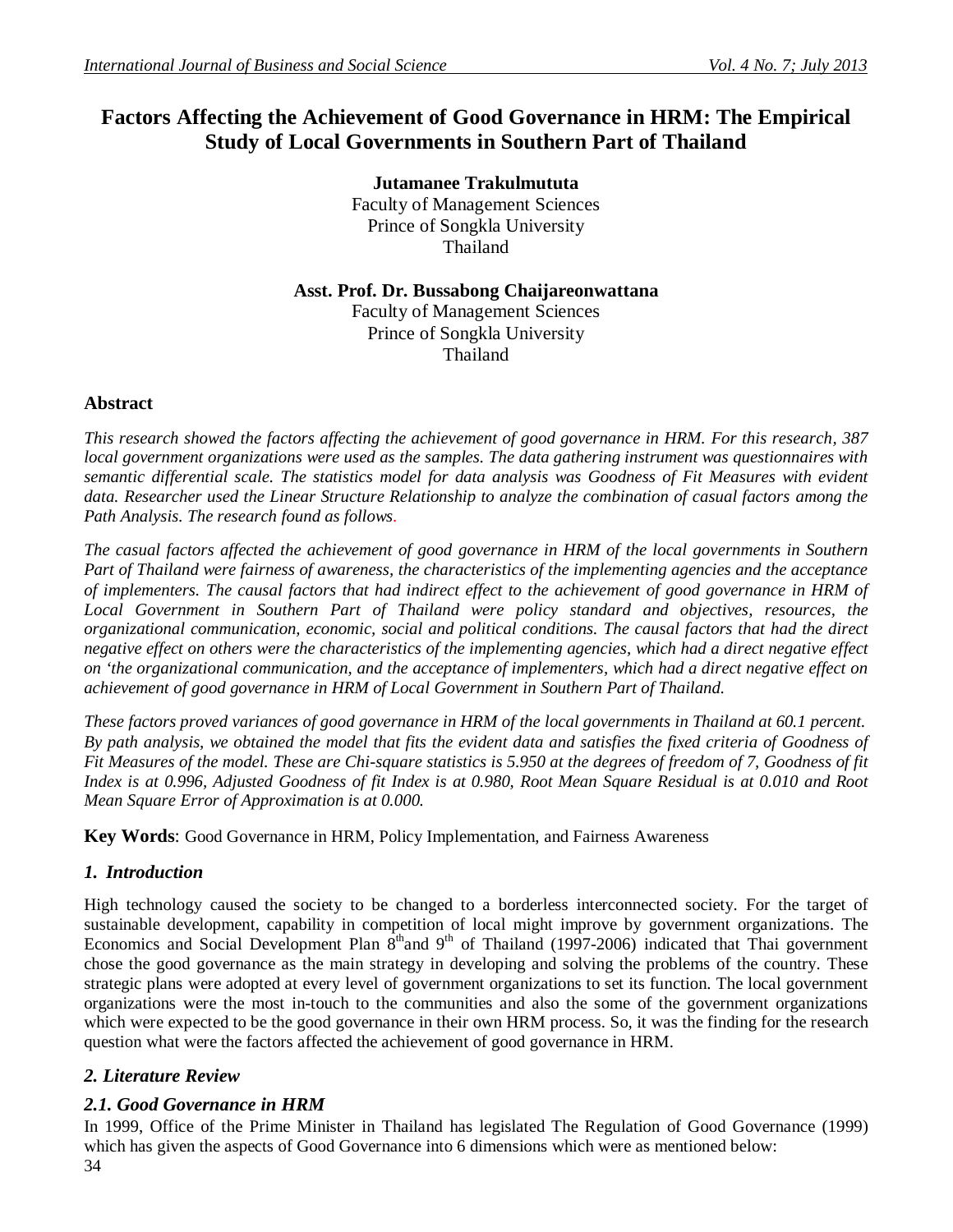## *- Rule of Law*

The rule of law referred to a principle of governance in which all of the people, institutions and entities, public and private, including the state were accountable to laws that were publicly promulgated, equally enforced and independently adjudicated; which were consistent with international human rights norms and standards. It required measures to ensure adherence to the principles of supremacy of law, equality before the law, accountability to the law, fairness in the application of the law, separation of powers, participation in decisionmaking, legal certainty, avoidance of arbitrariness and procedural and legal transparency

## *- Rule of Moral*

Rule of moral meant to ensure that the civil servants should work with the righteousness and advance the people in their self-development by being honest, diligent, patient etc. in their way of living

- Rule of Transparency implied to the work that stakeholders able to investigate in any process. Transparencyin the act of government would help to reduce the corruptions, inefficiency of the civil servants,and it also increases the performance as a whole.

#### *- Rule of Participation*

This rule intended to encourage the participation of the citizens by giving the opportunity to know, and opportunity to make the decisions on the process of the projects. This rule also meant to increase the capacities of the citizens in participating in the procedures that affected the living of the community. Therefore, the participation is an interchanged relationship of communication and opinion between government and its citizens.

#### *- Rule of Accountability*

Accountability was an ethical code for governance. It was often used synonymously as the matter of responsibility, answerability, blameworthiness and liability. The accountability, as an aspect of governance, had been central to the discussions related to problems at the public sector, nonprofit corporate, and the private world. In leadership roles, accountability was the acknowledgment and assumption of responsibility for actions, products, decisions, and policies. It also included with the administration, governance, and implementation within the scope of the role or employment position and encompassing the obligation to report, explained and be answerable for resulting consequences. Administrative accountability meant to internal rules and norms. Some independent commissions were also mechanisms to hold civil servant within the administration of government to be accountable. Within department or ministry, behavior was bounded by rules and regulations, and civil servants were subordinated in a hierarchy and accountable to superiors.

#### *- Rule of Value for Money*

Value for Money was the term used to assess whether or not an organization had obtained the maximum benefit from the resources available to it. It did not only measure the cost of goods and services, but also tookan account of mix of quality, cost or resources used, fitness for purpose, timeliness and convenience to judge or not. They constituted good value when they were implemented. Achieving Value for Money might be described in terms of the 'three Es' - economy, efficiency and effectiveness. In this research, we adapted the concept of good governance applied to the human resource management (HRM) process of local governments in Thailandwhich had defined into 4 components (Prommapan, B. et al., 2004)which were

- *1.* Human Resource Procurement that consisted of 5 factors; human resource planning, task analysis, searching, selection, and appointment
- *2.* Human Resource Reward that consisted of 6 factors; promotion, salary increase, performance appraisal, remuneration, transfer, and motivation
- *3.* Human Resource Development which consisted of 3 factors; training, education, and career planning and development
- *4.* Human Resource Maintenance and Preservation which consisted of personnel rapport, health and security, disciplinary action and discharge.

The adapted concepts were used to set the index for indicating the achievement of good governance in HRM.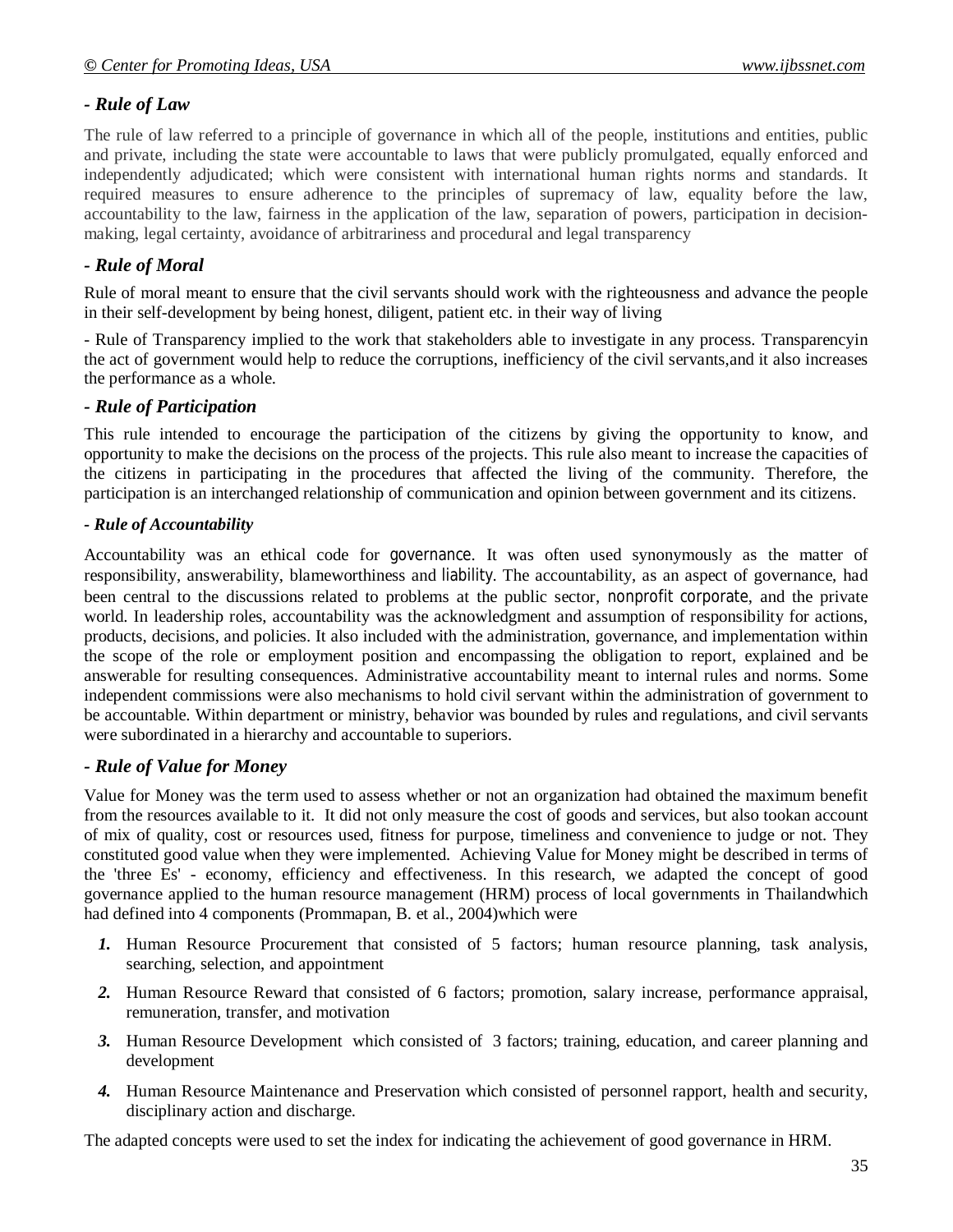## *2.2. Policy Implementation*

There were the implementation models from many researchers (Van Meter and Van Horn,1975; Edwards,1980; Cheema and Rondinelli, 1983) which had similar factors such as resources, environment condition,implementers, organization (implementing agency) etc. But most of them differed in the context of cause and effects but this study adapted the factors from the policy implementation model of Van Meter and Van Horn (1975) which described the six variables affected the performance of policy implementation, those were:

- *-* Policy standard and objectives that elaborated on the overall policy.
- *-* The available resources to support the implementation process.
- *-* The organizational communication and enforcement activities.
- *-* The Characteristics of the implementing agencies such as formal and informal organization.
- *-* Economic, social and political conditions during implementation time.
- *-* The acceptance of implementers in implementation.

And the relationship of the variables showed in the model below.



## *2.3. Fairness Awareness*

The concept of fairness awareness was from the Group-value/ Relational model (Tyler & Lind, 1992) which explained why people cared about justice. The Group-value model, later renamed as the rational model, explained that inclusion within a group could provide a sense of self-worth and identity. Fair treatment was important because it conveyed information about the quality of one's relationships with authorities and members of his group. In general, the rational model indicated a positive relationship within-group if procedure was seen as fair. In the other hand, the procedure was perceived as unfair if the relationship was negative or that individual was a low-status member of the group. These feeling of group membership partially mediated the relationship between the rational judgments and group-oriented behavior (e.g., complained with group rules and extra role behaviors directed at group). A good deal of research on the fair topics had documented how people respond to these transgressions. Normally, when others treated them fairly they were more likely to cooperate, support the decisions, and offer assistance when they needed it (Tyler & Smith, 1998). However, when others treated them unfairly they were more likely to seek revenge (Bies & Tripp, 2001), take legal action (Lind, et al. 2001), steal (Greenberg, 1997) and become aggressive (Folger & Skarlicki, 1998). It meant justices pull the people together and injustices push them apart. (Cropanzano et al., 2001)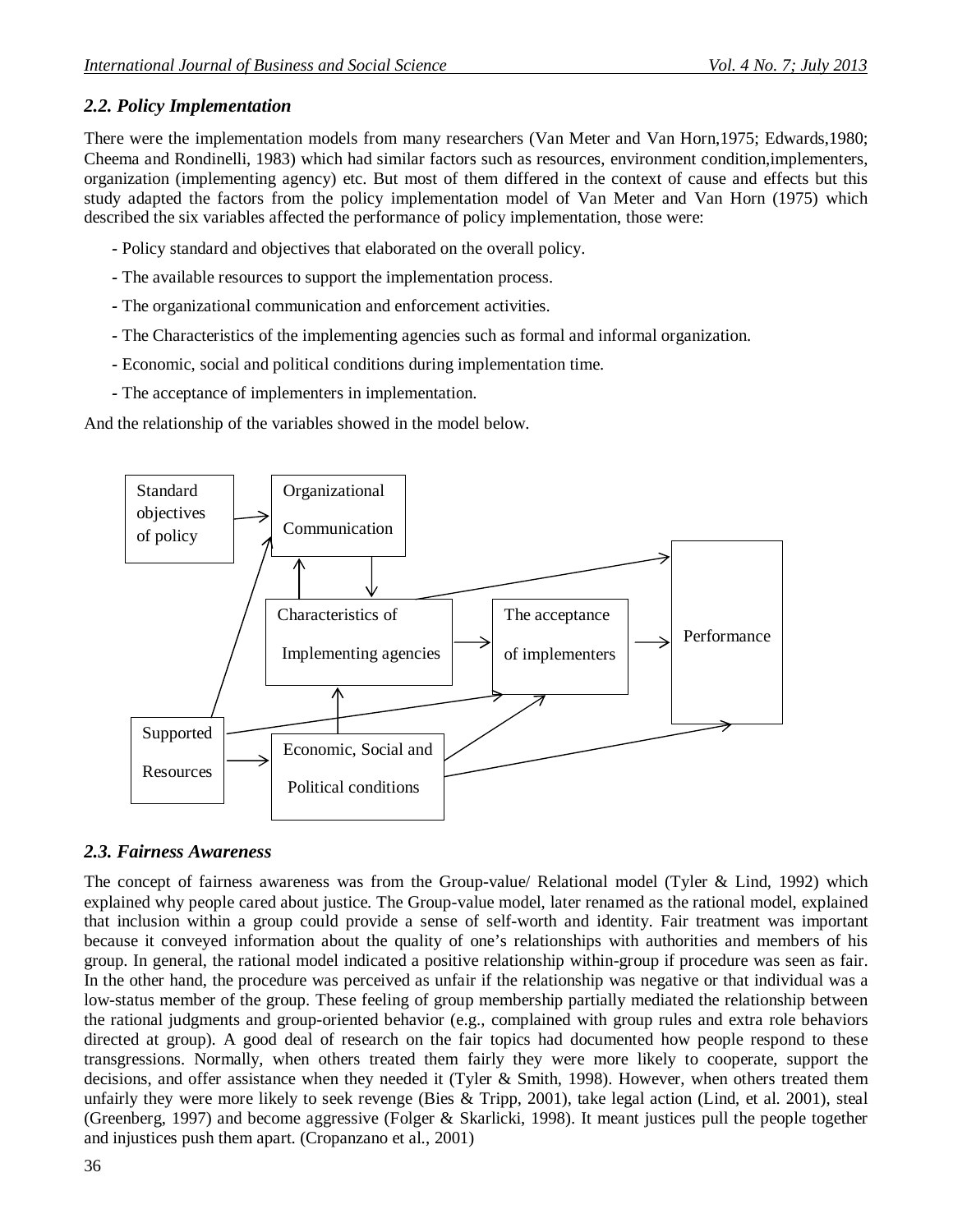So, this research we chose the causal factors from the policy implementation model of Van Meter and Van Horn (1975) to test together with the another causal factor which was 'Fairness Awareness' for resulting the achievement of the Good Governance in HRM of local Governments in Southern Part of Thailand.

#### *3. Research Objectives*

To analyze the path analysis of the factors affecting to the achievement of Good Governance in HRM of the local governments in Southern Part of Thailand.

## *4. Research Method*

The data for this study were collected from the local government organizations in Southern Part of Thailand. The total numbers of local government organizations were 1190 in Southern Part of Thailand. Approximately 400 organizations were chosen by stratified random sampling and 1600 questionnaires distributed in the ratio of 4 questionnaires per 1 organization which would be calculated for average of that organization. Further, 1548 questionnaires from 387 organizations were returned, that resulted in the response rate of 96.75 %. The measures of these questionnaires were five-point Likert's scales anchored by "strongly agree" and "strongly disagree" to measure the index in six dimensions of Good Governance in human resource management. Cronbach's Alpha was used to assess the reliability of each of the measures. The Alpha of all scales exceeded the cut-off 0.60 recommended by Sekaran (2003).The Cronbach's Alpha for the study were between 0.79 and 0.88, which registered acceptable. The Goodness of Fit Measure such as Chi-square Statistics, Goodness of fit Index (GFI), Adjusted Goodness of fit Index(AGFI), Root Mean Square Residual(RMR),Root Mean Square Error of Approximation (RMSEA) and qualitative analysis were employed for the data analysis.

## *5. Research Results*

*5.1* 'Fairness Awareness'(fair)had a direct positive effect on 'achievement of good governance in HRM of Local Government in Southern Part of Thailand' (ggov)

*5.2* The Characteristics of the implementing agencies' (org) had a direct positive effect on 'achievement of good governance in HRM of Local Government in Southern Part of Thailand' (ggov)

*5.3* 'The acceptance of implementers'(staff)had a direct negative effect on'achievement of good governance in HRM of Local Government in Southern Part of Thailand' (ggov)

*5.4 '*Economic, social and political conditions' (env) had a direct positive effect on 'resources' (resou).

*5.5* 'Economic, social and political conditions'(env) had a direct positive effect on 'the organizational communication' (commu).

*5.6* 'Economic, social and political conditions'(env) had a direct positive effect on 'Fairness Awareness' (fair).

*5.7* 'Resources'(resou) had a direct positive effect on 'the organizational communication' (commu).

*5.8* 'Resources' (resou) had a direct positive effect on 'Fairness Awareness' (fair).

*5.9* 'Fairness Awareness' (fair) had a direct positive effect on 'the organizational communication' (commu).

*5.10* 'Fairness Awareness' (fair) had a direct positive effect on 'The acceptance of implementers' (staff).

*5.11* 'Policy standard and objectives' (policy) had a direct positive effect on 'the organizational communication' (commu).

*5.12* 'The acceptance of implementers' (staff) had a direct positive effect on 'The Characteristics of the implementing agencies' (org).

*5.13* 'Policy standard and objectives' (policy) had a direct positive effect on 'resources' (resou)

*5.14* 'Economic, social and political conditions' (env) had a direct positive effect on 'Policy standard and objectives' (policy).

5.15 'The Characteristics of the implementing agencies' (org) had a direct negative effect on the organizational communication' (commu).

*5.16* 'The organizational communication' (commu) had a direct positive effect on 'The acceptance of implementers' (staff).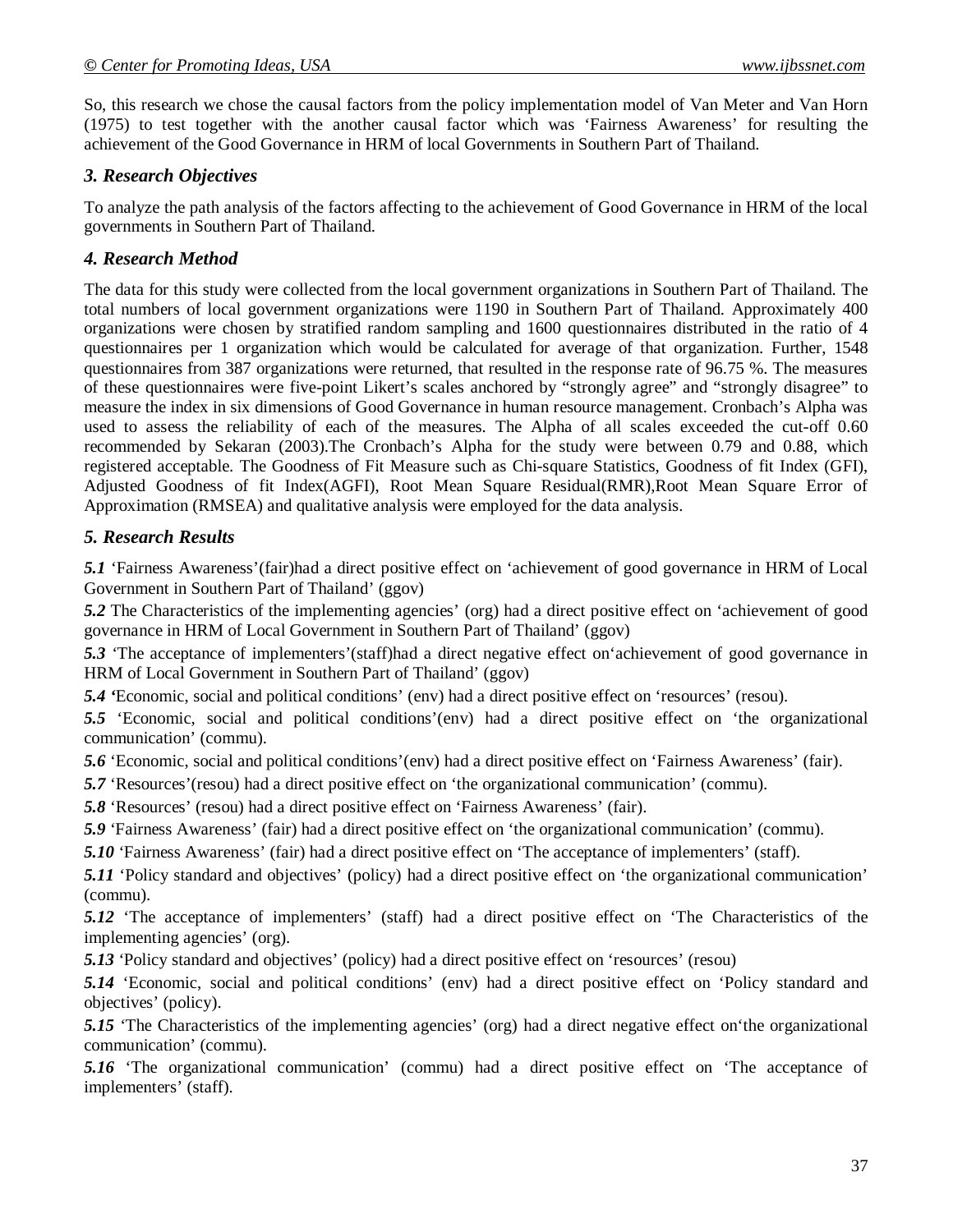

(As shown in the Path Analysis Model)

*5.17* 'The characteristics of the implementing agencies' had a highest positive direct effect which was 0.56 significantly at the 0.01 level, then 'Fairness of Awareness' had a positive direct effect 0.50 significantly at the 0.01 level, but the factor of 'The acceptance of implementers' had a negative direct effect equal -0.19 without statistic significantly. These three causing factors proved variance of Good Governance in HRM of the local governments in Thailand at 60.1%. The factor which had a highest total effect of Good Governance in HRM was Fairness Awareness and then 'Economic, social and political conditions' factor.

*5.18* By Path Analysis, the model fits the evident data and Goodness of Fit Measures of the model satisfies the fixed criteria. These are Chi-square statistics is 5.95 at the degrees of freedom of 7, Goodness of fit Index is at 0.996, Adjusted Goodness of fit Index is at 0.98, Root Mean Square Residual is at 0.01 and Root Mean Square Error of Approximation is at 0.00.

## *6. Conclusions*

*1.* The causal factors which had the direct effects on the achievement of good governance in HRM of Local Government in Southern Part of Thailand were fairness of awareness, the characteristics of the implementing agencies and the acceptance of implementers.

*2.*The causal factors which had the indirect effect on the achievement of good governance in HRM of Local Government in Southern Part of Thailand, were policy standard and objectives, resources, the organizational communication, economic, social and political conditions.

*3.* The causal factors that had the direct negative effect to others were

'The Characteristics of the implementing agencies' (org) had a direct negative effecton'the organizational communication'(commu).

'The acceptance of implementers'(staff) had a direct negative effect on 'achievement of good governance in HRM of Local Government in Southern Part of Thailand' (ggov)

## *7. Recommendation*

The study of Factors affecting to the achievement of Good Governance in HRM:

The Empirical Study of Local Governments in Southern Part of Thailand, would help the local government to realize, what would be the causal factors of the achievement of Good Governance in HRM, and it helped them to increase the right factors for improving the achievement in the future.